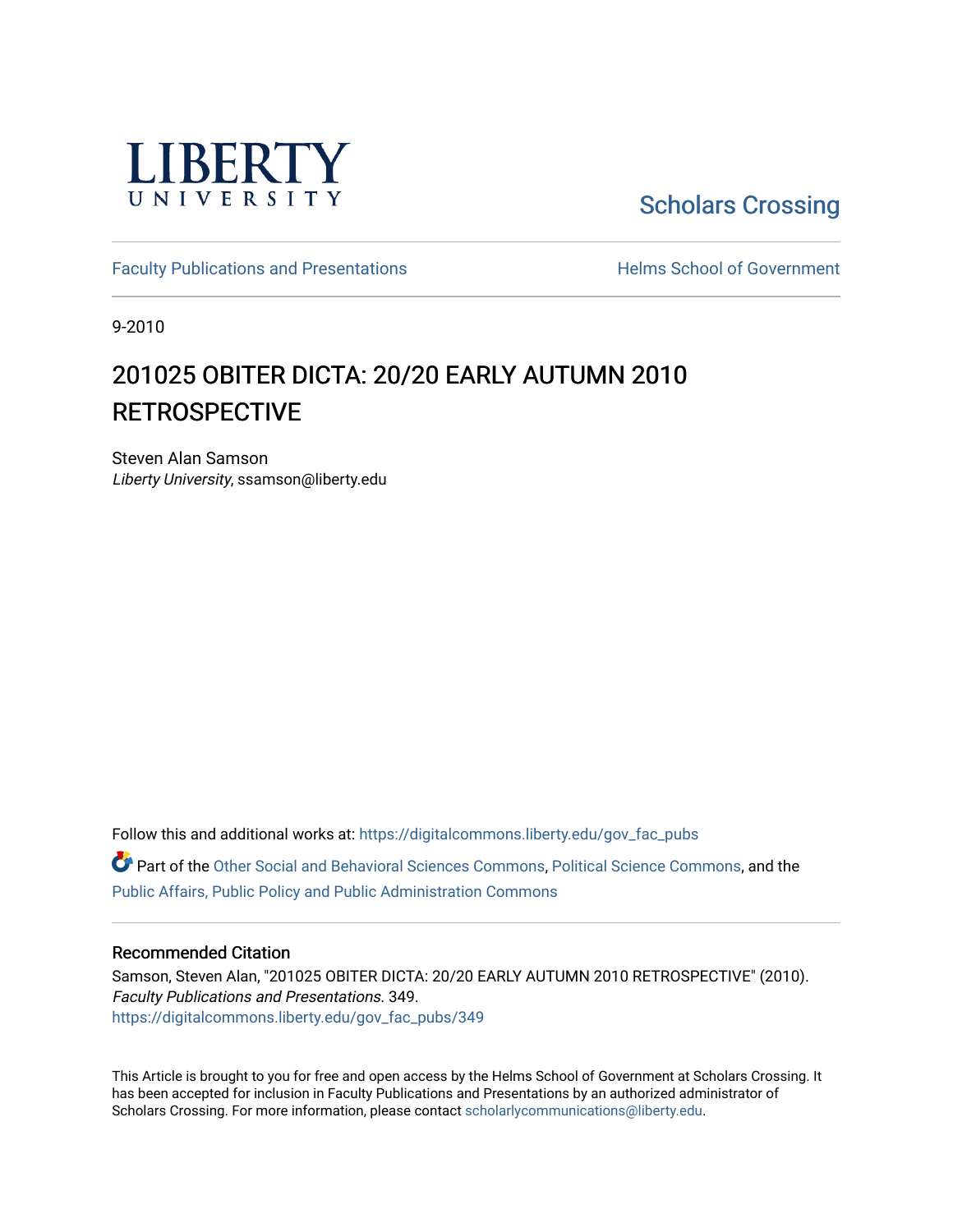# **201025 OBITER DICTA: 20/20 EARLY AUTUMN 2010 RETROSPECTIVE Steven Alan Samson**

# **Monday, September 20, 2010**

<http://www.debka.com/article/9033/>

This tale from DEBKA is far more byzantine than the old Spy v. Spy cartoon strip in *Mad* magazine. Cold War satire is no match for the audacity of today's Middle East reality.

<http://online.wsj.com/article/SB10001424052748703466704575489774021664514.html>

Edward Lucas, the author of *The New Cold War*, reveals more about the new *nomenklatura*, "the New Nobility," that enjoys favor in Russia today.

# **Tuesday 21**

[http://townhall.com/columnists/ThomasSowell/2010/09/21/the\\_politics\\_of\\_resentment](http://townhall.com/columnists/ThomasSowell/2010/09/21/the_politics_of_resentment/page/full/) [/page/full/](http://townhall.com/columnists/ThomasSowell/2010/09/21/the_politics_of_resentment/page/full/)

Thomas Sowell comments on the recent primary defeat of Mayor Adrian Fenty, who was tackling failing educational and criminal justice systems in DC, and the more than four decades "whole government-supported industry of race hustling" that resulted in losing LBJ's War on Poverty.

http://www.americanthinker.com/blog/2010/09/new records show doj lied abou.html

DOJ officials have been perjuring themselves about the Black Panther case.

[http://visiontoamerica.org/story/andrew-breitbart-forces-president-obama's](http://visiontoamerica.org/story/andrew-breitbart-forces-president-obama)[protesters-to-fold-up-shop.html](http://visiontoamerica.org/story/andrew-breitbart-forces-president-obama)

Andrew Breitbart asked protestors to put up or shut up about Glenn Beck. Guess what? One by one they began acting like clams. See the video.

## **Wednesday 22**

<http://www.debka.com/article/9036/>

David Ignatius had a column in today's *Washington Post* questioning our government's silence about terrorist threats in Europe, particularly France. He gave no real details in his column, but there is an ample supply elsewhere.

## **Thursday 23**

[http://pajamasmedia.com/blog/is-barney-frank-nervous-bill-clinton-coming-to](http://pajamasmedia.com/blog/is-barney-frank-nervous-bill-clinton-coming-to-rescue-in-ma/?singlepage=true)[rescue-in-ma/?singlepage=true](http://pajamasmedia.com/blog/is-barney-frank-nervous-bill-clinton-coming-to-rescue-in-ma/?singlepage=true)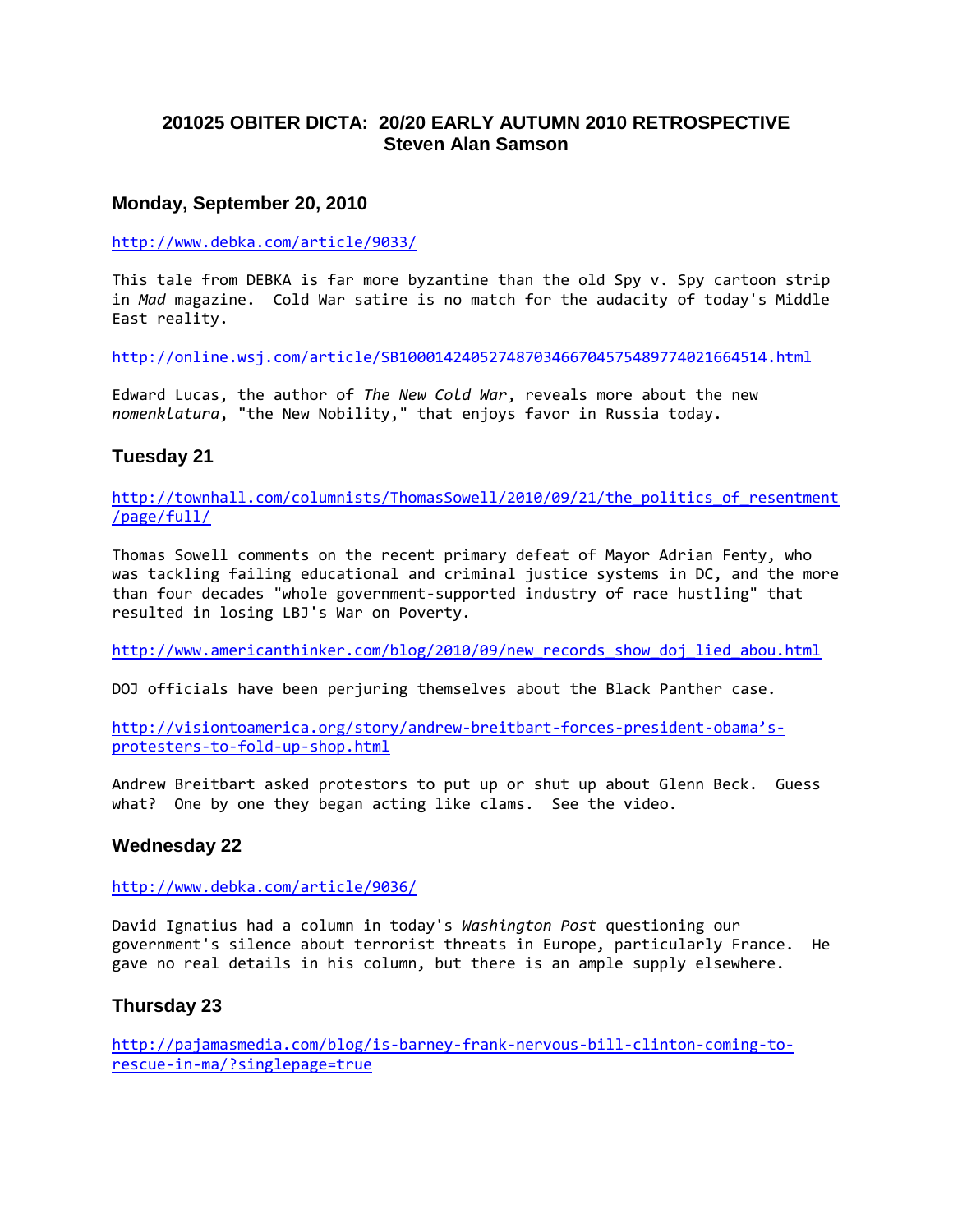In this piece about Barney Frank's vulnerability to a Republican challenge, Bill Snider raises an interesting question: "Do we live in a time when Democrats are competent campaigners but destructive managers of the nation, while Republicans would be competent managers of the nation's affairs but incompetent campaigners?"

http://www.realclearpolitics.com/video/2010/09/22/citizens for the republic mourn ing in america.html

"Mourning in America:" another shot heard 'round the world.

<http://www.danielpipes.org/blog/2010/09/defecation-torah-new-testament#continued>

TP or Not TP? A fatwa permits using pages of the Torah or the New Testament as toilet paper.

## **Friday 24**

[http://www.washingtonexaminer.com/opinion/columns/Chris-Coons-is-wackier-than-](http://www.washingtonexaminer.com/opinion/columns/Chris-Coons-is-wackier-than-Christine-O_Donnell-975963-103658309.html)[Christine-O\\_Donnell-975963-103658309.html](http://www.washingtonexaminer.com/opinion/columns/Chris-Coons-is-wackier-than-Christine-O_Donnell-975963-103658309.html)

Delaware's Chris Coons, who once described himself as a "bearded Marxist" and who never met a tax he wouldn't spot and raise.

[http://www.selu.edu/acad\\_research/programs/csls/west\\_florida/index.html](http://www.selu.edu/acad_research/programs/csls/west_florida/index.html)

Who knew? The little-known Republic of West Florida was launched near Baton Rouge two hundred years ago this week. It was annexed by the United States before the end of the year, 1810.

[http://sports.yahoo.com/mlb/blog/big\\_league\\_stew/post/Bing-Crosby-s-wine-cellar](http://sports.yahoo.com/mlb/blog/big_league_stew/post/Bing-Crosby-s-wine-cellar-produces-vintage-1960-?urn=mlb-272117)[produces-vintage-1960-?urn=mlb-272117](http://sports.yahoo.com/mlb/blog/big_league_stew/post/Bing-Crosby-s-wine-cellar-produces-vintage-1960-?urn=mlb-272117)

FYI. 1960 World Series.

#### **Saturday 25**

<http://www.debka.com/article/9044/>

Hamas and Fatah appear to be playing a game of "Paint Hillary into the Corner."

<http://sayanythingblog.com/entry/video-chris-christie-on-oprah/>

Oprah performed a real public service in this interview with Gov. Chris Christie, Mayor Booker, and Mark Zuckerberg, the founder of Facebook, who have committed to a major educational initiative in the City of Newark. If the teachers' unions can be brought down to earth and be willing to cooperate with this initiative, and if real educational alternatives are allowed to compete in a free market, this country might have a chance to turn public education around. Christian schools and home schools should not be shut out of the process. Neither should they be compelled to submit to government regulation in order to participate.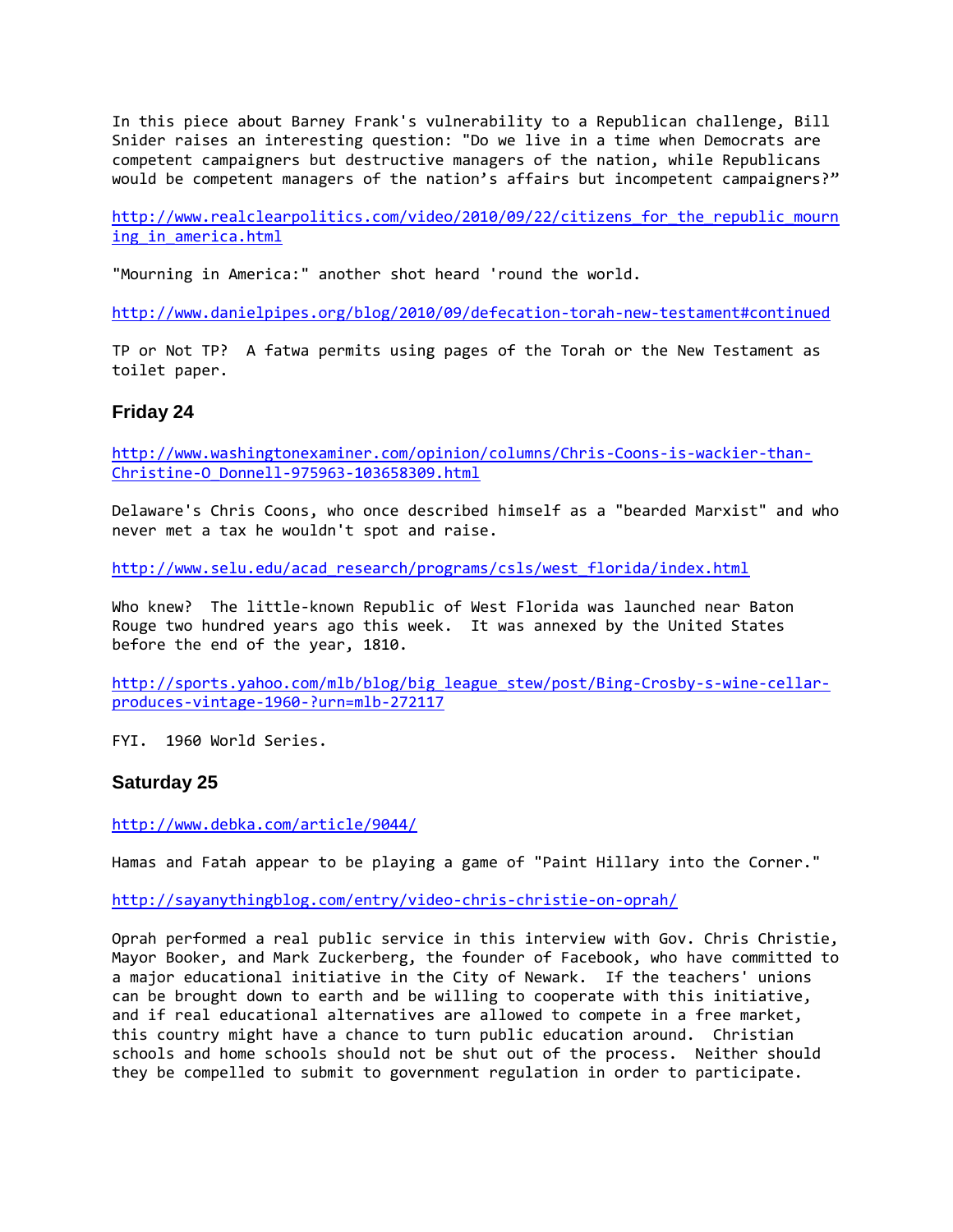The vicious cycle of a broken system must itself be broken – plugged and planted – so that this country has a future. As a college professor, I know that our students bring problems with them – in math, English, history, and the fundamentals of constitutional government – that we can do little more than begin to repair in the handful of courses we teach. Thomas Sowell's column on Monday is just as eloquent about the need and some of the causes. The deterioration we see required decades to bring about. It will take decades of commitment to intellectual, moral, spiritual, and educational discipline to reverse the damage. John Dewey downgraded the intellectual aspects of education in favor of socialization. Big money was channeled into Progressive educational reform a century ago. By the 1950s Rudolph Flesch was already observing *Why Johnny Can't Read*.

Literacy is declining and it is not the fault of television or the Internet. It is due to a moral and political failure to allow an educational free market to thrive instead of the regimented, one-size-fits-all, standardized approach that too often is still the norm. There is a place for regimentation. There is also a place for the individuality and creative learning that encourages students to "think outside the box."

The National Defense Education Act of 1958 was intended to better equip American children in the sciences and math. Fifty years later we must still ask ourselves: What happened?

<http://www.debka.com/article/9045/>

DEBKAfile profiles American/Israeli cyber-attacks against Iran.

<http://www.steynonline.com/content/view/3505/26/>

Mark Steyn is in his usual good form after returning from Denmark and Sweden.

#### **Sunday 26**

[http://pajamasmedia.com/rogerlsimon/2010/09/25/cyber-war-on-iran-the-siemens](http://pajamasmedia.com/rogerlsimon/2010/09/25/cyber-war-on-iran-the-siemens-connection/?singlepage=true)[connection/?singlepage=true](http://pajamasmedia.com/rogerlsimon/2010/09/25/cyber-war-on-iran-the-siemens-connection/?singlepage=true)

The continuing saga of the Stuxnet worm is the stuff of high comedy. By the way, the original article reported that 30,000 Iranian computers are infected. Perhaps it is time to admit that Microsoft Windows was designed to bring enemy states to their knees.

[http://pajamasmedia.com/claudiarosett/at-the-un-america-pays-ahmadinejad](http://pajamasmedia.com/claudiarosett/at-the-un-america-pays-ahmadinejad-plays/?singlepage=true)[plays/?singlepage=true](http://pajamasmedia.com/claudiarosett/at-the-un-america-pays-ahmadinejad-plays/?singlepage=true)

Claudia Rosett states the obvious in the opening paragraph: "As long as America provides such toys as the United Nations, Iran's Mahmoud Ahmadinejad might as well play with them — and this week, again, play he did." She points out that the various budgets of the United Nations and its agencies have now swollen to more than \$20 billion.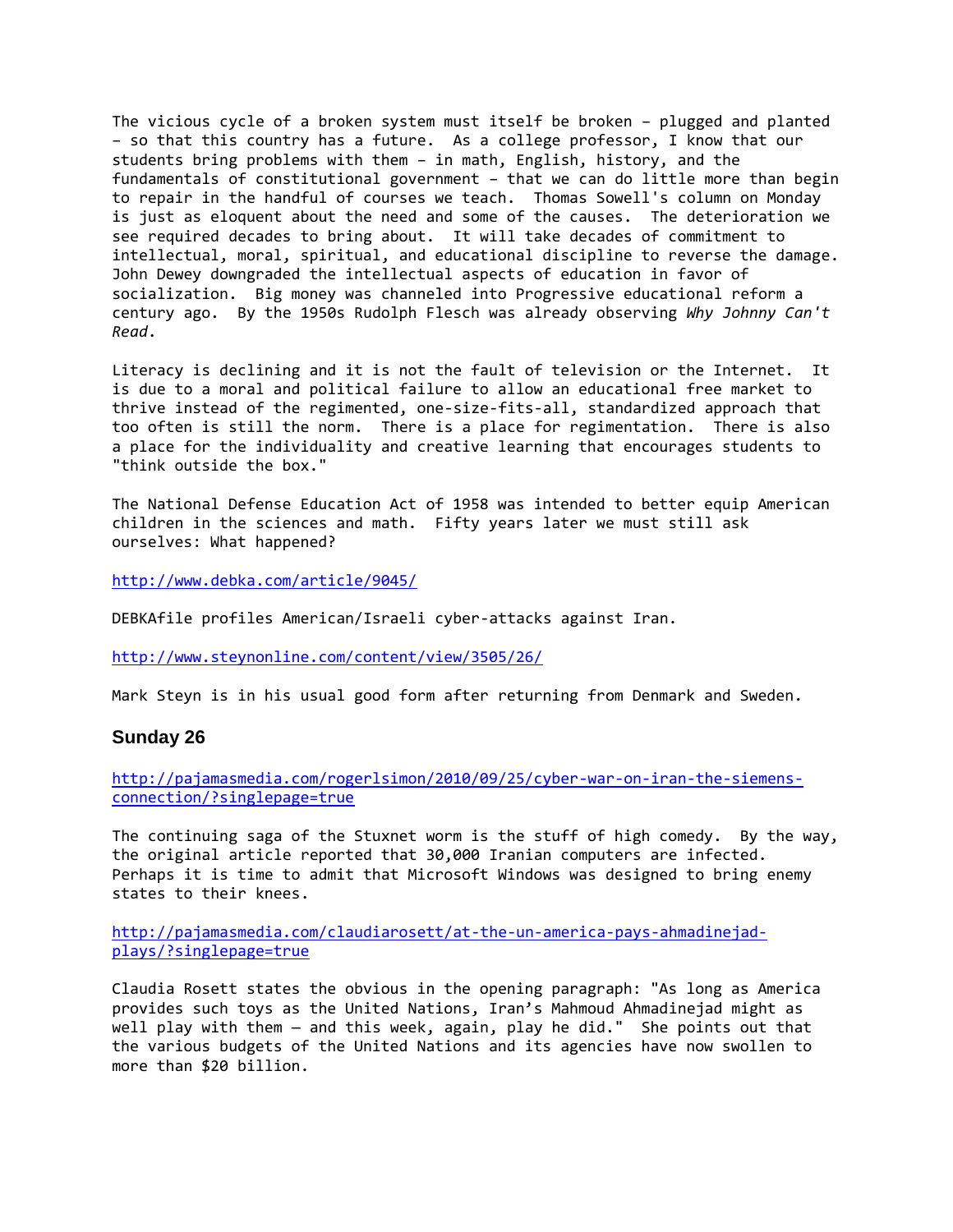Nearly three decades ago, when New York and New Jersey refused to permit Andrei Gromyko to land at their airports following the shooting down of Korean Airlines Flight 007. When the United States government offered landing privileges at a military base, the Soviets raised the question of whether the United Nations should be in the United States at all. To which Charles Lichenstein replied that, if the member states believed "they are not being treated with the hostly consideration that is their due," they should consider "removing themselves and this organization from the soil of the United States. We will put no impediment in your way. The members of the U.S. mission to the United Nations will be down at the dockside waving you a fond farewell as you sail off into the sunset."

I later met Lichenstein and Jeane Kirkpatrick on separate occasions and thanked them for their service. I believe it is time to renew Lichenstein's offer. Even more, let us work to elect a president and a Congress that will make an offer the United Nations cannot refuse. Let us take back New York back from that Islamist Entity at Turtle Bay.

#### <http://www.debka.com/article/9046/>

The odds in favor of any deal at all between Israel and the Palestinians were long at the outset. Failure is what happens every time ineptitude in Washington makes it seem to be the weak horse. Seeking to dictate terms, Washington's weakness is instead driving bitter enemies into making the best deal they can get from each other before the house of straw implodes. How long until the shooting resumes in earnest?

## **Monday 27**

<http://www.atimes.com/atimes/China/LI24Ad02.html>

This article discusses research by two American students on tardigrades, microorganisms they harvested in China. Tardigrades are proving to be adaptable to the harsh outer space environment. This research may have bearing on future manned space missions,

"Tardigrades have an amazing ability to dry out completely, get exposed to conditions that would kill any normal animal, and then 'come back to life' as soon as they get wet again."

<http://www.debka.com/article/9048/>

Iran is reacting further to the voracious Stuxnet spy worm. It reminds me of the worm that withered Jonah's kikayon plant.

## **Tuesday 28**

[http://news.yahoo.com/s/ap/20100928/ap\\_on\\_re/us\\_rel\\_religious\\_literacy\\_poll](http://news.yahoo.com/s/ap/20100928/ap_on_re/us_rel_religious_literacy_poll)

A Pew survey discloses a high level of religious illiteracy in America.

<http://vodpod.com/watch/2153180-pjtv-the-power-danger-of-iconography>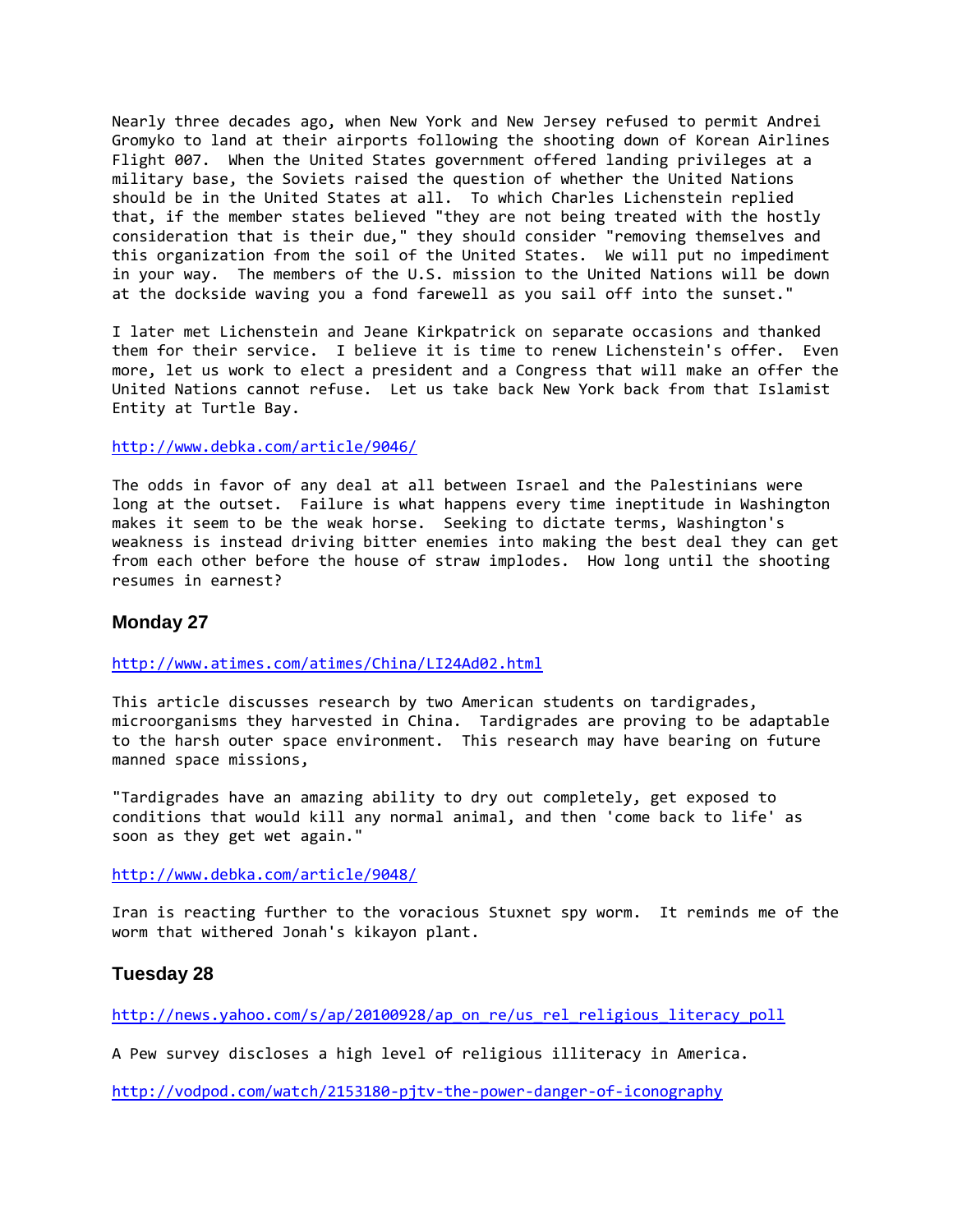Here is an eight-minute video clip by Bill Whittle on Obama's iconography. On a not unrelated note, today's *Wall Street Journal* has a piece entitled "What Ahmadinejad Knows," which deals with his skillful demagoguery and how well he knows his audience.

## **Wednesday 29**

<http://www.debka.com/article/9050/>

DEBKA provides more insight into the scope and severity of the attack on Iran of the Stuxnet worm.

[http://news.yahoo.com/s/yblog\\_upshot/20100928/el\\_yblog\\_upshot/grayson-receives](http://news.yahoo.com/s/yblog_upshot/20100928/el_yblog_upshot/grayson-receives-pushback-for-taliban-dan-attack)[pushback-for-taliban-dan-attack](http://news.yahoo.com/s/yblog_upshot/20100928/el_yblog_upshot/grayson-receives-pushback-for-taliban-dan-attack)

Here is a perfectly awful campaign ad by a Left-wing congressman. It is time to derail "Grand Inquisitor" Alan Grayson's reelection campaign. He is Florida's answer to Cynthia McKinney.

[http://www.americanthinker.com/printpage/?url=http://www.americanthinker.com/2010](http://www.americanthinker.com/printpage/?url=http://www.americanthinker.com/2010/09/oic_and_the_modern_caliphate.html) /09/oic and the modern caliphate.html

Bat Ye'or: "The Organization of the Islamic Conference [\(OIC\)](http://www.oic-oci.org/) is a religious and political organization. Close to the Muslim World League of the Muslim Brotherhood, it shares the Brotherhood's strategic and cultural vision: that of a universal religious community, the Ummah, based upon the Koran, the Sunna, and the canonical orthodoxy of *shari'a*. The OIC represents 56 countries and the Palestinian Authority (considered a state), the whole constituting the universal Ummah with a community of more than one billion three to six hundred million Muslims."

## **Thursday 30**

[http://pajamasmedia.com/phyllischesler/2010/09/27/goodbye-au-revoir-adios](http://pajamasmedia.com/phyllischesler/2010/09/27/goodbye-au-revoir-adios-lhitraot-maa-al-salama-chesler-chronicles-leaves-pjm/)[lhitraot-maa-al-salama-chesler-chronicles-leaves-pjm/](http://pajamasmedia.com/phyllischesler/2010/09/27/goodbye-au-revoir-adios-lhitraot-maa-al-salama-chesler-chronicles-leaves-pjm/)

Phyllis Chesler says good-bye to her three-year, full-time blogging stint at Pajamas Media and shares her thoughts about the challenges we face.

[http://www.newsrealblog.com/2010/09/27/red-guard-harvard-students-](http://www.newsrealblog.com/2010/09/27/red-guard-harvard-students-%e2%80%9ceducate%e2%80%9d-dr-martin-peretz/) [%e2%80%9ceducate%e2%80%9d-dr-martin-peretz/](http://www.newsrealblog.com/2010/09/27/red-guard-harvard-students-%e2%80%9ceducate%e2%80%9d-dr-martin-peretz/)

Harvard is stuck in a 1960s-style time warp. Demonstrators nearly shut down an event honoring Dr. Martin Peretz, editor-in-chief of the liberal *New Republic*, and compelled him to walk the gauntlet of taunting students. Phyllis Chesler likens the students – who chanted (Jesse Jackson-style) "Hey hey, ho ho, Marty Peretz has got to go" – to the Red Guard shock troops of the 1960s, who pre-dated the New Left demonstrators that disrupted hundreds of campuses in the late 60s and early 70s. What goes around, comes around.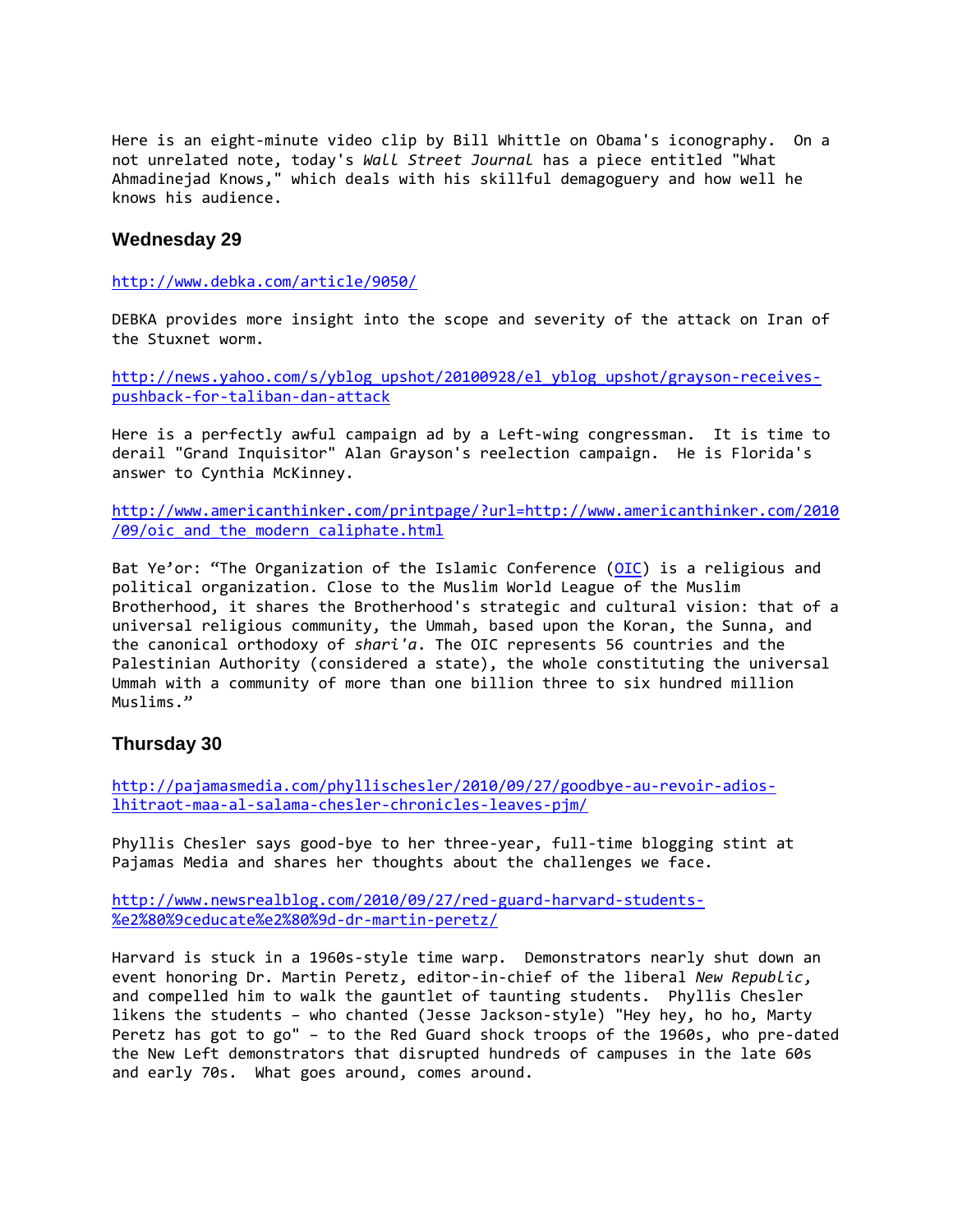<http://www.newsrealblog.com/2010/09/22/female-troubles-on-the-west-bank/print/>

Here is another dimension of human trafficking that has been overlooked. Phyllis Chesler, who shares some of her own experience three decades ago with sexual harassment by her boss at the United Nations, discusses the plight of "young, white, Jewish, and Arab women who travel to the West Bank to 'protect' Palestinians from Israeli soldiers" and who are "who are being routinely raped, harassed, and even forced into marriage by the very Palestinians whom they have come to 'rescue.'" One may wonder how the Eloi-like Harvard women who chanted and demonstrated against the old-fashioned liberal Martin Peretz would fare if they were transported en masse to the West Bank to be fare/prey for the Palestinian equivalent of H. G. Wells's Morlocks.

<http://www.nationalreview.com/>

Here is a hilarious one-minute anime video that summarizes Bob Woodward on *Obama's Wars*.

[http://news.yahoo.com/s/ap/20100930/ap\\_on\\_re\\_as/as\\_india\\_ayodhya\\_verdict](http://news.yahoo.com/s/ap/20100930/ap_on_re_as/as_india_ayodhya_verdict)

An Indian Solomon has divided the mosque/temple birth site of Rama.

# **Saturday, October 2**

<http://victorclaar.blogspot.com/search?q=Steven+Alan+Samson>

This morning I encountered site that carries a number of pictures under my name, most of which have nothing to do with me, but I opened this one when I realized it probably did have something to do with my work. Victor Claar is the coauthor of an economics book with Robin Klay, for whom we essentially house-sat for a year while I was teaching as an adjunct professor at Hope College during the 1990-1991 school year. It is nice to see that some of my postings on the Digital Commons are circulating.

# **Sunday 3**

[http://townhall.com/columnists/MarvinOlasky/2010/10/03/thorns\\_and\\_thistles/page/f](http://townhall.com/columnists/MarvinOlasky/2010/10/03/thorns_and_thistles/page/full/)  $u11/$ 

Marvin Olasky's column on thorns and thistles is the perfect complement to Douglas Wilson's sermon this morning on the Great Commission. In both cases the message is that we must think long-term and strategically.

## **Monday 4**

<http://pajamasmedia.com/blog/is-quebec-the-future-of-the-u-s/?singlepage=true>

David Solway describes Quebec as the California of Canada, although he sees two developments that may temporarily ease some of the pain the Quebeçois feel. First, Obamacare is driving some doctors north of the border and, second, a Tea Party movement known as the Freedom Quebec Network has appeared. "But the odds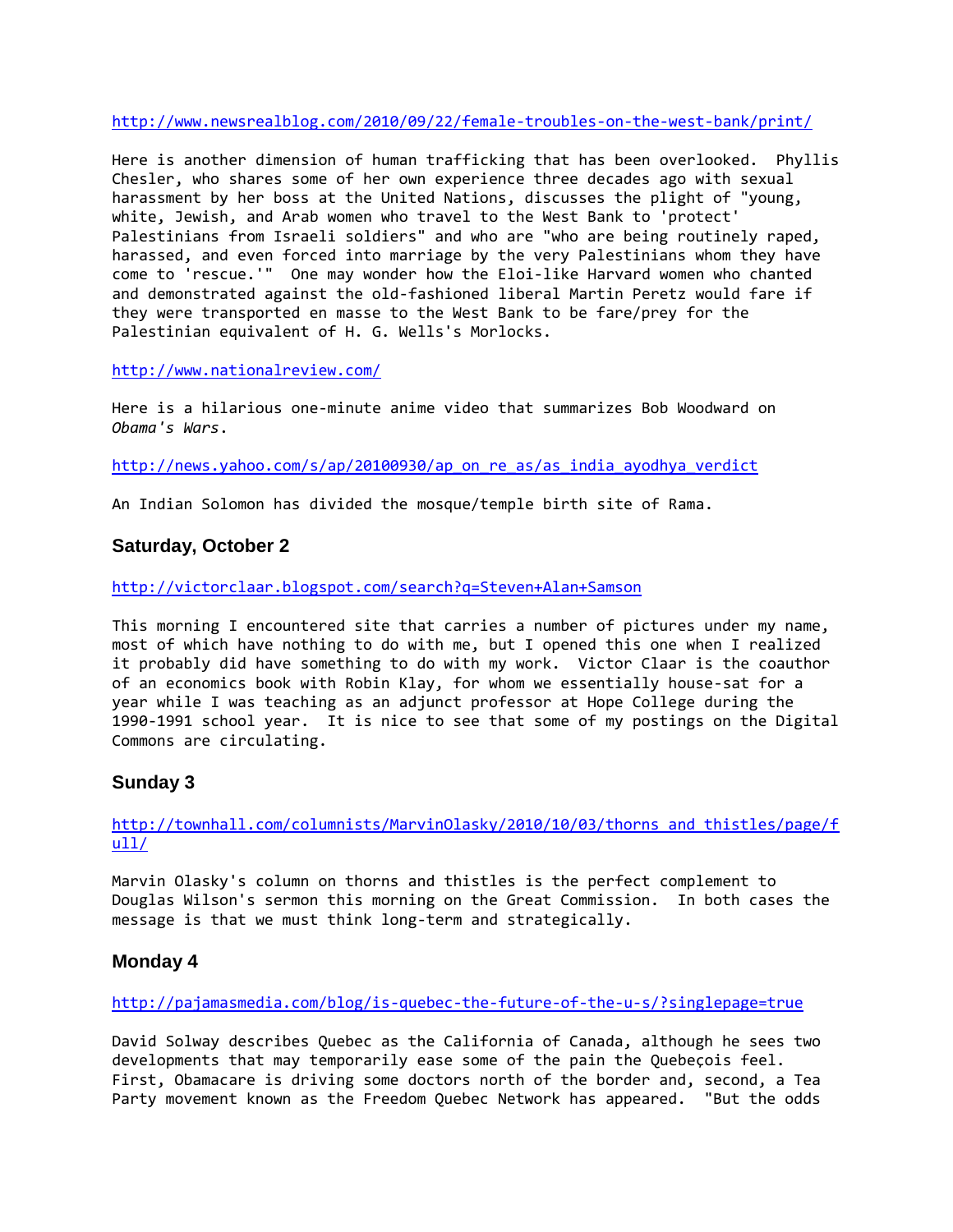are stacked against a much-needed turn for the better in a province that is determined to live off someone else's checkbook. Indeed, as has been often pointed out, what we might regard as Quebec's 'daycare environment' is largely subsidized by Alberta oil. Rather than recognize what is ultimately an unsustainable situation and put its house in order, the provincial elite has mobilized to resist and denounce any conservative movement fighting for smaller government, fiscal restraint, and intergenerational fairness as outright 'Quebec bashing.'"

# **Tuesday 5**

[http://www.americanthinker.com/printpage/?url=http://www.americanthinker.com/2009](http://www.americanthinker.com/printpage/?url=http://www.americanthinker.com/2009/06/obama_the_african_colonial.html) [/06/obama\\_the\\_african\\_colonial.html](http://www.americanthinker.com/printpage/?url=http://www.americanthinker.com/2009/06/obama_the_african_colonial.html)

One of my Kenyan students was critical of the Dinesh D'Souza piece, not because of its portrait of what motivates the president, but because of its portrait of Kenyan attitudes. D'Souza may have been projecting the anti-colonial attitudes that typified the Indian experience. By contrast, this piece by a Nigerian American, published a year before D'Souza's piece, may get closer to the core issue: a young man's Alex Haley-like search for Roots. D'Souza's allegation that our president absorbed a romanticized African socialism from his father's example may be a red herring. What is already evident about the influence of Edward Said and Obama's own Saul Alinsky-style background in community organizing may account for as much or more.

# **Wednesday 6**

[http://www.americanthinker.com/printpage/?url=http://www.americanthinker.com/blog](http://www.americanthinker.com/printpage/?url=http://www.americanthinker.com/blog/2010/09/president_obama_removes_creato.html) /2010/09/president obama removes creato.html

This is self-explanatory.

# **Saturday 9**

[http://www.americanthinker.com/2010/10/waiting\\_for\\_the\\_superman\\_who\\_w.html](http://www.americanthinker.com/2010/10/waiting_for_the_superman_who_w.html)

"Waiting for the Superman Who Will Never Arrive." When plumbing reformist pipe dreams, Bob Weissberg has a very practical turn of mind. He is a "show me" Missourian from New York City.

# **Sunday 10**

[http://blogs.telegraph.co.uk/news/jamesdelingpole/100058265/us-physics-professor](http://blogs.telegraph.co.uk/news/jamesdelingpole/100058265/us-physics-professor-global-warming-is-the-greatest-and-most-successful-pseudoscientific-fraud-i-have-seen-in-my-long-life/)[global-warming-is-the-greatest-and-most-successful-pseudoscientific-fraud-i-have](http://blogs.telegraph.co.uk/news/jamesdelingpole/100058265/us-physics-professor-global-warming-is-the-greatest-and-most-successful-pseudoscientific-fraud-i-have-seen-in-my-long-life/)[seen-in-my-long-life/](http://blogs.telegraph.co.uk/news/jamesdelingpole/100058265/us-physics-professor-global-warming-is-the-greatest-and-most-successful-pseudoscientific-fraud-i-have-seen-in-my-long-life/)

The worm is turning. The climate science house of cards is on the verge of collapse. Perhaps the government-subsidized paradigm is about to shift, a Kuhnian phenomenon that is doubly illustrated by plate tectonics.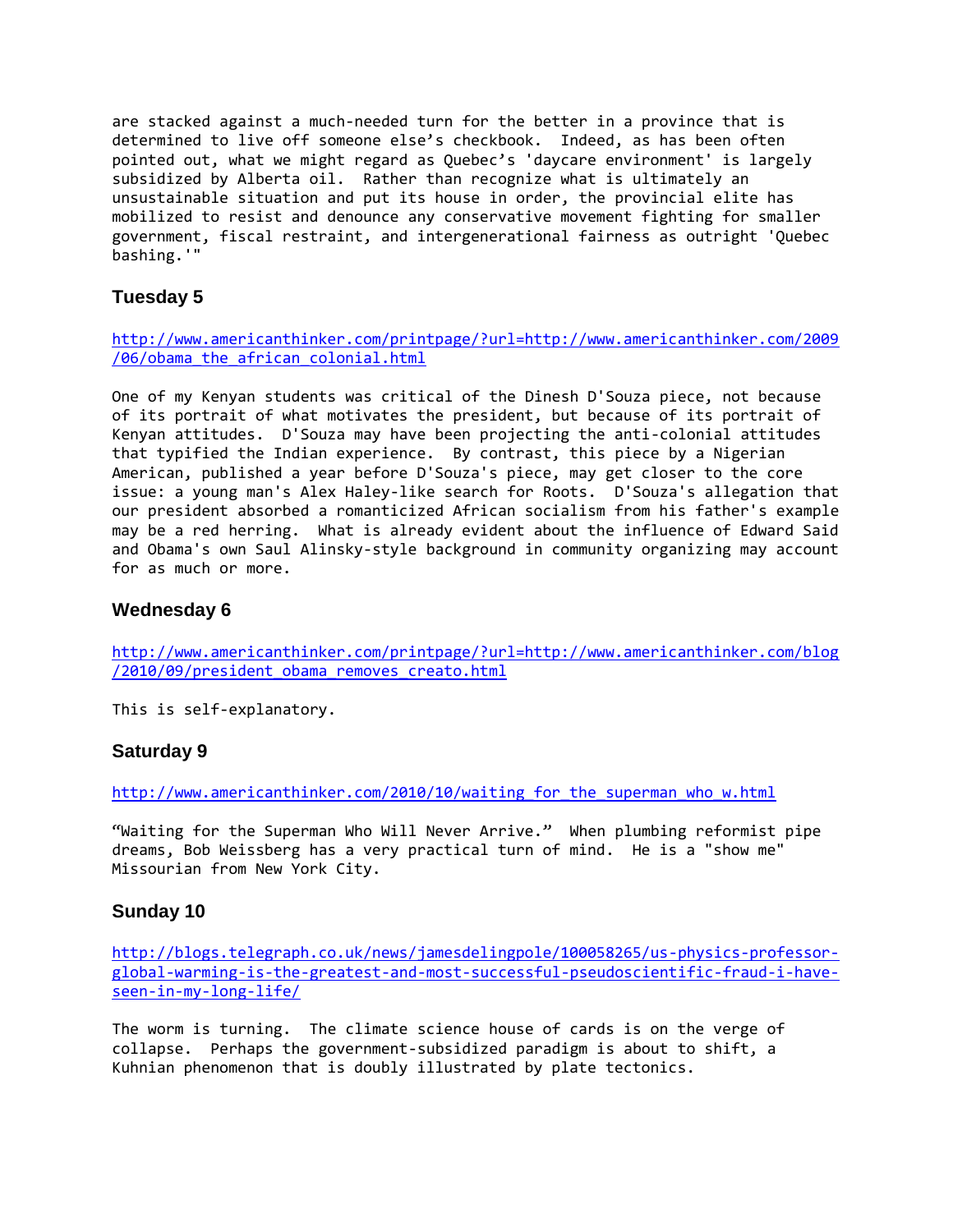[http://www.washingtonpost.com/wp](http://www.washingtonpost.com/wp-dyn/content/article/2010/10/03/AR2010100303819.html)[dyn/content/article/2010/10/03/AR2010100303819.html](http://www.washingtonpost.com/wp-dyn/content/article/2010/10/03/AR2010100303819.html)

To a friend:

If the timing her March recital permits, I would love to hear her. I have an old John Ogdon LP of the Hammerklavier that I bought in the 60s, I believe. There are still some sonatas I have not yet heard, but I have been acquiring more chamber music in recent years. When I played a new recording of a Raff quintet, Sally was delighted.

#### **Monday 11**

http://news.yahoo.com/s/ap/eu russia anna chapman

Anna Chapman: Here's the rest of the story.

#### **Tuesday 12**

[http://www.gloria-center.org/gloria/2010/10/muslim-brotherhood-declares-war-on](http://www.gloria-center.org/gloria/2010/10/muslim-brotherhood-declares-war-on-america)[america](http://www.gloria-center.org/gloria/2010/10/muslim-brotherhood-declares-war-on-america)

The Supreme Guide of the Muslim Brotherhood has declared war on the West, particularly the United States. But despite the usual scoffing reaction, this challenge is something to be taken much more seriously than a declaration of war by the Grand Duchy of Fenwick in *The Mouse That Roared*.

If even 10% (a tithe!) of the Muslim community were to become collaborationist, we would be faced with the prospect of either being slowly hog-tied like Gulliver (observe Europe under the EU!) or having to reopen the internment camps. Neither prospect is a happy one but, having already failed the essay section of the test, all we have left is the forced-choice portion. The only question that remains is how soon or how late we will take the test seriously and start having a national conversation on our political future – and whether we wish to have a political future.

Lenin asked his fateful question – "What Is to Be Done?" – a mere fifteen years before overthrowing the months-old Kerensky regime in 1917. The Muslim Brotherhood has now made a declaration of its own. It is not only a declaration of war. In the context of the increasingly multicultural (polytheistic!) West, it is a declaration of civil war. We have a very short time frame within which to get smart and get it right. Appeasement has not worked, and, given our heedlessness, it is increasingly evident that it will not work. There comes a time when diplomacy, if it is to succeed at all, requires that a country get onto a war-footing. It is time to recall Ronald Reagan's televised speech of 1964:

"We are at war with the most dangerous enemy that has ever faced mankind in his long climb from the swamp to the stars, and it has been said if we lose that war, and in so doing lose this way of freedom of ours, history will record with the greatest astonishment that those who had the most to lose did the least to prevent its happening."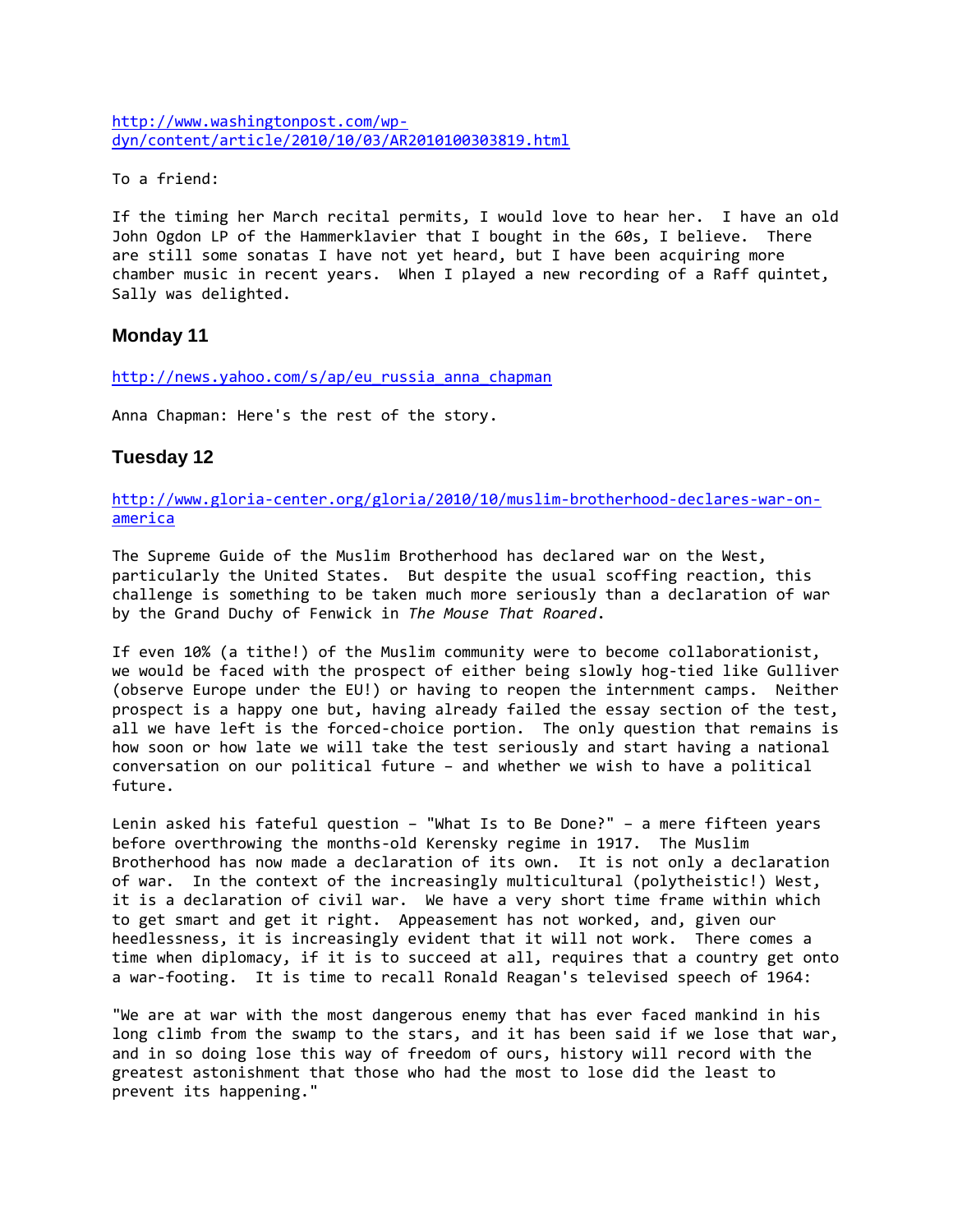We did not seek energy independence at a time when true leadership could have made a difference. It is too late even for a crash program to succeed. What this means is that, sooner or later, the war will have to be taken directly to the enemy, just as he has taken it to us. Do we really know who the enemy is – yet?

<http://pajamasmedia.com/blog/the-once-and-future-republic/>

Here is a mighty trumpet blast from Canada: a powerful Chinook that should warm and melt our frozen Tidal Basin. All the links forged at David Solway's armory are well chosen to help gird our loins and prepare us for battle.

# **Thursday 14**

[http://townhall.com/columnists/MikeAdams/2010/10/14/allah\\_my\\_love/page/full/](http://townhall.com/columnists/MikeAdams/2010/10/14/allah_my_love/page/full/)

This piece by Mike Adams contains an embedded link to a video on the Islamic etiquette of wife-beating. It reminds me of the old joke: "When did you stop beating your wife?" Or as Erich Segal would put it: Love means never having to say you are sorry.

[http://www.amazon.com/Muslim-Mafia-Underworld-Conspiring-](http://www.amazon.com/Muslim-Mafia-Underworld-Conspiring-Islamize/dp/1935071106/ref=sr_1_1?s=books&ie=UTF8&qid=1287060534&sr=1-1)[Islamize/dp/1935071106/ref=sr\\_1\\_1?s=books&ie=UTF8&qid=1287060534&sr=1-1](http://www.amazon.com/Muslim-Mafia-Underworld-Conspiring-Islamize/dp/1935071106/ref=sr_1_1?s=books&ie=UTF8&qid=1287060534&sr=1-1)

Although this book has been in print since last year, I just got around to reading the introduction and first chapter on-line at this site. It deals with a private counterintelligence operation that uncovered a great deal of information about CAIR operations.

<http://www.debka.com/article/9080/>

DEBKA leaves no doubt about its assessment of Israeli "appeasement" in Lebanon. Neville Chamberlain was mentioned in a couple of places to underscore the point.

## **Saturday 16**

<http://www.azure.org.il/article.php?id=546>

Here is a review of Eric Nelson's *The Hebrew Republic* by Yoram Hazony.

<http://www.azure.org.il/article.php?id=176>

Here is another piece by Hazony on the deplorable state of our textbooks on the history of political philosophy with regard to Biblical influences. I read Sabine's textbook back in the 1960s.

## **Monday 18**

<http://www.lewrockwell.com/orig3/read3.1.1.html>